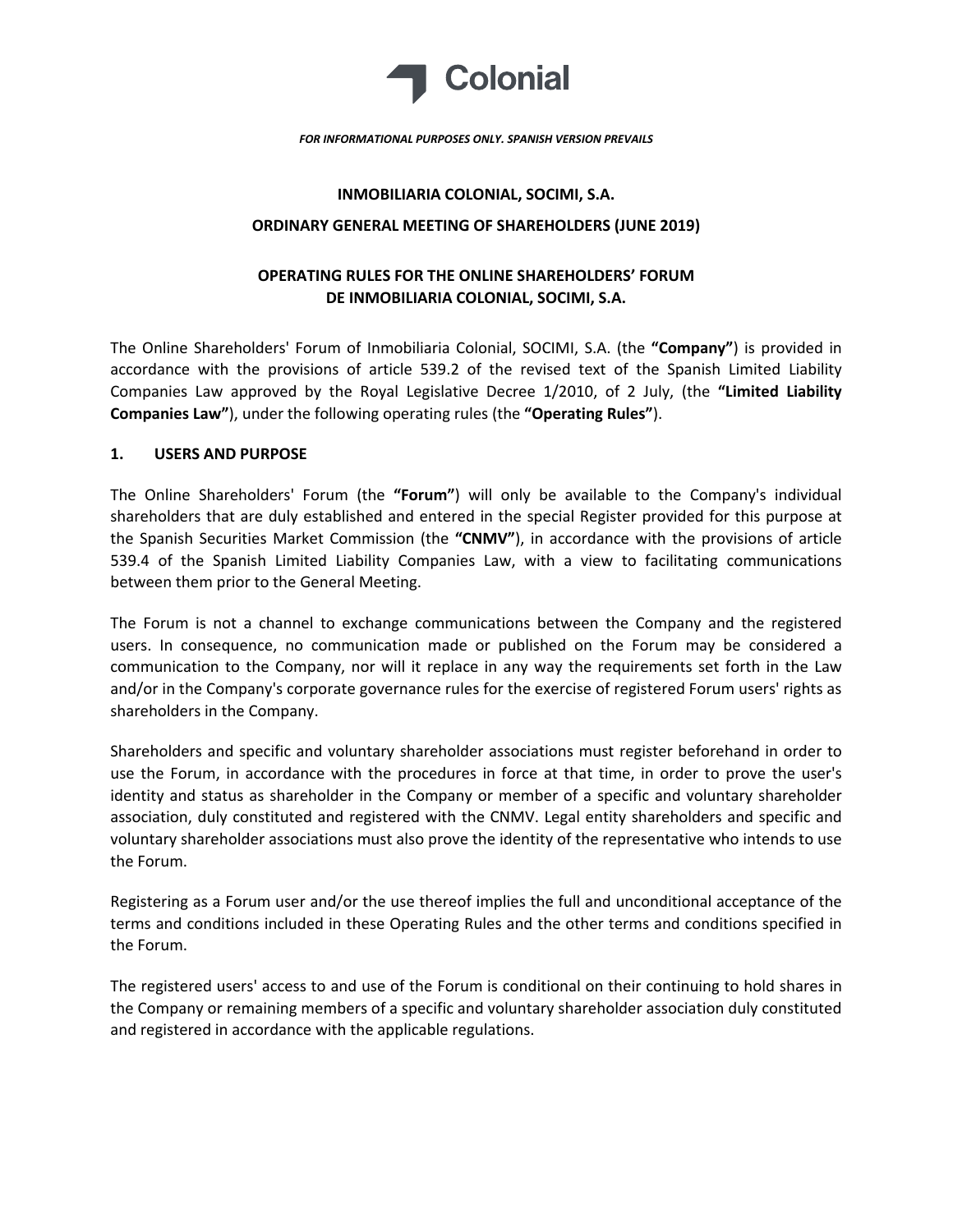

The Company will be the Forum's administrator (the **"Forum Administrator"**) in the terms and with the powers set forth in the Operating Rules and holds the power of interpreting the same in the event of any doubt or disagreement in the implementation thereof.

#### **2. PURPOSE OF THE FORUM**

Registered users may send, for publication on the Forum, communications confined to the following subjects:

- (a) Reasoned proposed resolutions on issues that are already included or intended to be included in the General Meeting's agenda.
- (b) Requests for support for such proposed resolutions.
- (c) Initiatives drawn up by shareholders to achieve a sufficient percentage of votes in order to exercise a minority right as provided in the Law.
- (d) Offers or requests for voluntary representation.

As provided in article 519 of the Spanish Limited Liability Companies Law, the Company's shareholders who request the publication of a proposal as an addendum to the agenda, or a reasoned proposed resolution on issues that are already included in the agenda of the General Meeting that has been called, should represent at least 3% of the share capital.

#### **3. CONTENT OF THE COMMUNICATIONS**

The use of the Forum by users should always comply fully with current regulations and with these Operating Rules. The following are expressly forbidden:

- (a) Making any communications that are not related to the purpose and aim of the Forum as set forth in Operating Rules 1 and 2 above.
- (b) Attacking the reputation or the legitimate rights, goods and interests of the Company, of other registered users or of third parties.
- (c) Impersonating third parties or introducing the personal data or information of third parties without the informed consent of their owner.
- (d) Incorporating documentation or material without the due authorisation of the owners of the intellectual or industrial property.
- (e) Incorporating content or expressions, which are discriminatory, racist, sexist, violent, xenophobic or otherwise degrading or offensive.
- (f) Incorporating any type of material, which is inappropriate or contrary to the requirements of good faith.
- (g) Incorporating contents of any kind, which are aimed at committing criminal, administrative or civil offences.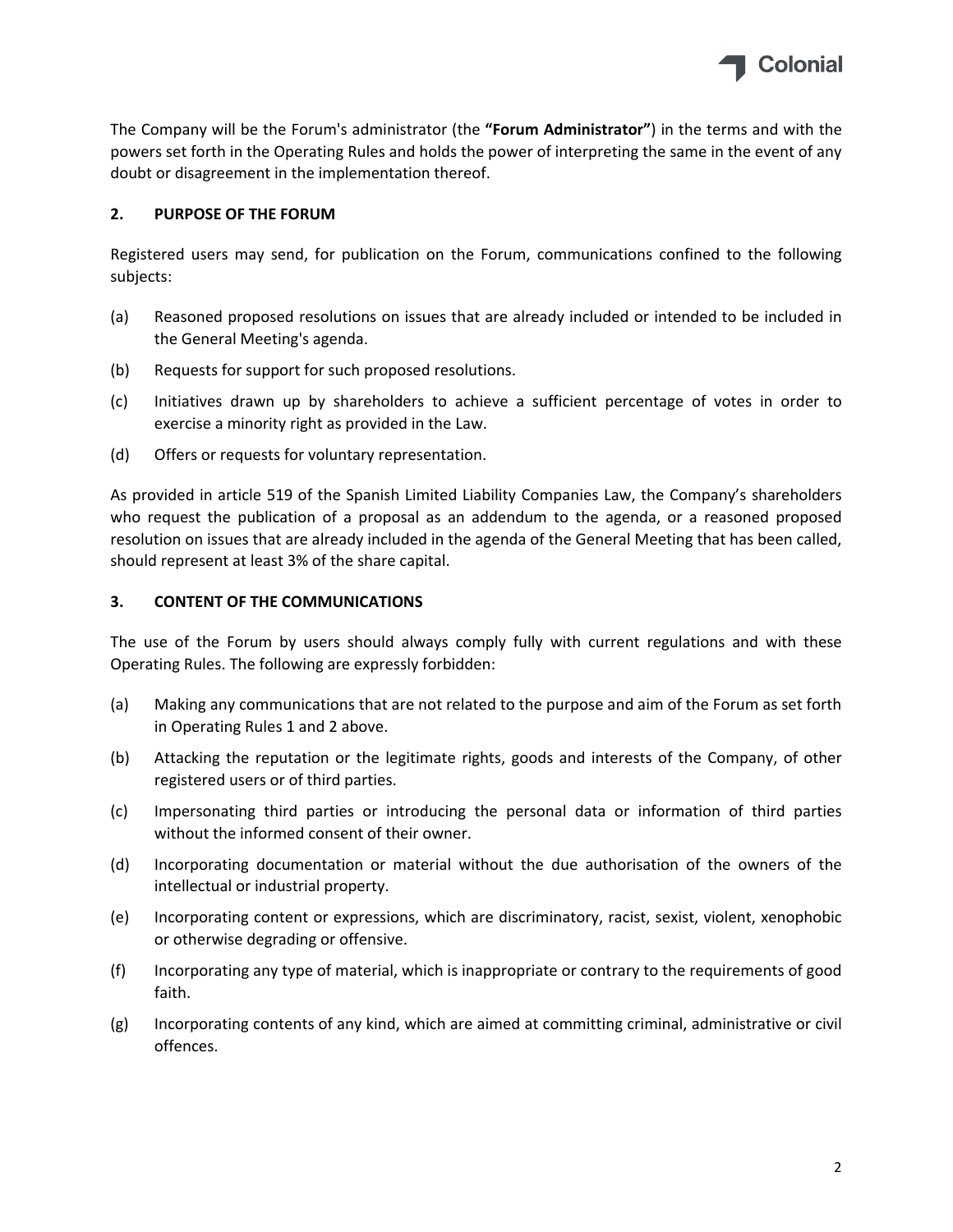

- (h) Carrying out any activity aimed at evading the technical restrictions established for the Forum or which damage, overload or deteriorate the functioning of the Forum or the computer equipment of the Company, of its suppliers of computer services, of other registered users or of third parties.
- (i) Posting advertising messages of any type.

### **4. PUBLICATION OF COMMUNICATIONS ON THE FORUM**

Any registered user may send communications that comply with the provisions of Operating Rules 2 and 3 above, and these will be published by the Forum Administrator in accordance with the technical procedures in force at that time.

Requests to publish communications should be made using the forms available in the Forum for this purpose.

Before publishing it, the Forum Administrator will ensure that the communication complies with the Operating Rules. If such communication fails to comply with any of the Operating Rules, the Forum Administrator may, at its discretion, decline to publish it, take it down at any time if it has already been published or request any amendments or changes be made to such communication to adapt it to the Operating Rules.

#### **5. PERIOD OF AVAILABILITY OF THE FORUM**

The Forum will be available for use from the day when the General Meeting of Shareholders is called in accordance with the provisions of the legislation in force until the end of the day prior to the date scheduled for the General Meeting.

#### **6. THE COMPANY'S RESPONSIBILITY**

The Company will not be responsible for the accuracy, veracity, validity, legality or relevance of the communications sent by registered users, nor for the opinions expressed by them.

By virtue of accessing and/or using the Forum, every registered user declares that he/she is aware of and accepts that he/she makes use of the Forum under his/her sole and exclusive responsibility at all times.

#### **7. DATA PROTECTION**

The handling of personal data, their possible disclosure and the exercise of the rights provided under the data protection legislation will be governed by the Privacy Policy published on the Forum, which must be expressly accepted by the user when he/she registers.

#### **Privacy policy and cookies**

#### <span id="page-2-0"></span>*Privacy Policy*

In compliance with the provisions of the *Regulation (EU) 2016/679 of 27 April 2016 on the protection of natural persons with regard to the processing of personal data and on the free movement of such data,* and the *Spanish Organic Law 3/2018, of 5 December, on the Protection of Personal Data and guarantee*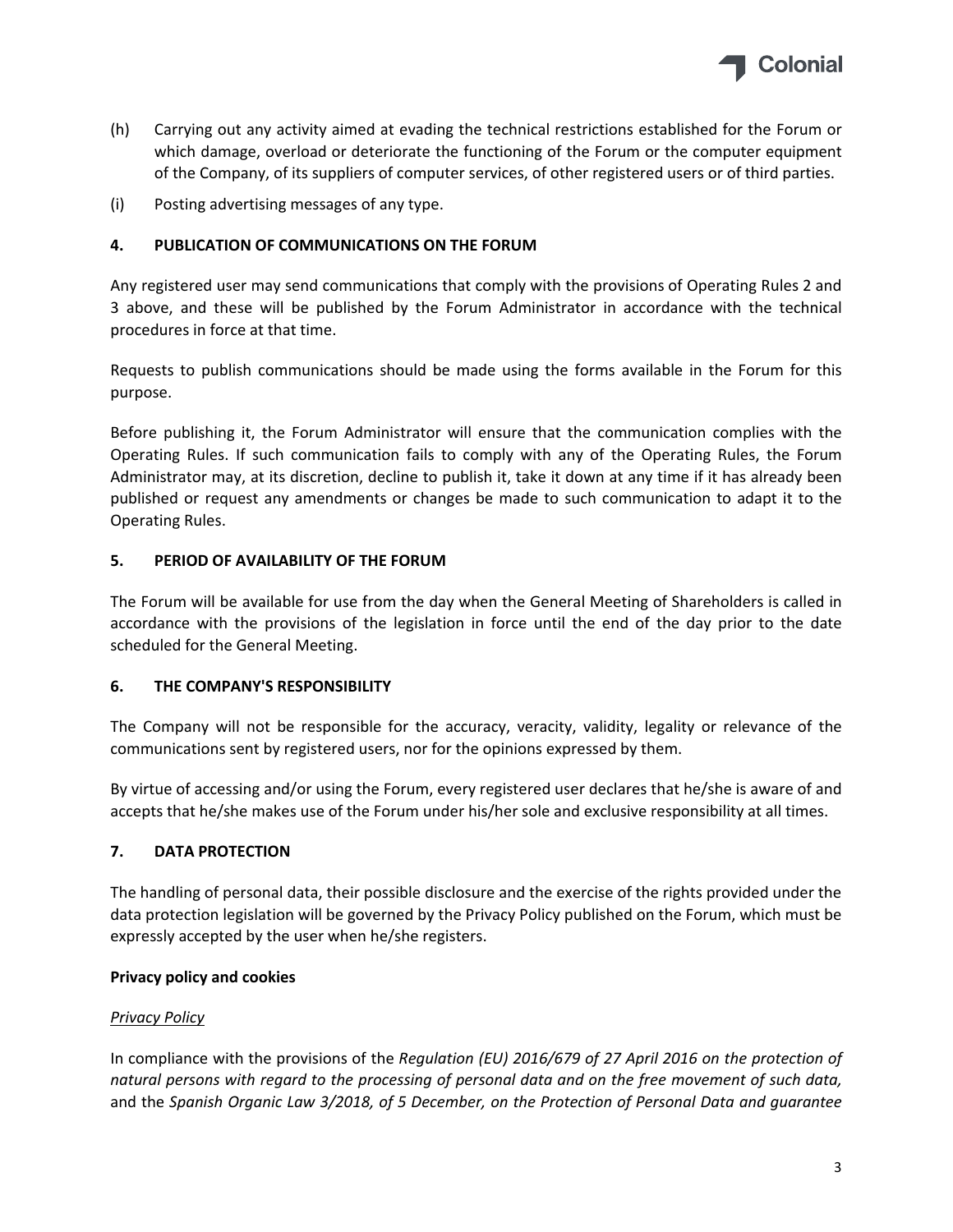

*of digital rights*, Inmobiliaria Colonial, SOCIMI, S.A. (the "**Company**"), with Tax Identification Number A-28027399, informs you that the personal data provided when completing the forms available in the corporate website [\(www.inmocolonial.com](http://www.inmocolonial.com/)) will be kept in files for which the Company is the data controller, with the aim of establishing, managing and supervising the functioning of the Online Shareholders' Forum (the "**Forum**") in accordance with the Operating Rules thereof and the applicable legislation.

The Company undertakes to treat personal data in complete confidentiality and to use them only for the specified purposes. The data will not be disclosed to other users without prior express consent. The failure to enter the personal data requested on the registration form may mean that the Company does not grant your request. By accepting this policy, you acknowledge that the information and personal data collected is accurate and truthful.

The legal basis of the data processing is for the Company to comply with the provisions of the Spanish Limited Liability Companies Law, as well as its legitimate interest in ensuring the appropriate management and maintenance of the Forum.

The data will be processed by the Company for as long as the Forum remains active. The data will be kept for a maximum period of 6 years from the date of the General Meeting of Shareholders, in order to meet any responsibilities that may arise for the Company on account of the processing.

The users of the Forum have the right to access, rectify, delete and object to the processing of their data, as well as to exercise all other rights set forth in the current data protection legislation with the extension and limitations provided for in such legislation. To do so, they should write to the Company by post, with Ref. Protección de Datos, Paseo de la Castellana 52, 28046 Madrid or by email to: [forodeaccionista@inmocolonial.com](mailto:forodeaccionista@inmocolonial.com). Furthermore, Forum users may write to the Company through the email address: [ucnormativo@inmocolonial.com.](mailto:ucnormativo@inmocolonial.com)

We wish to inform you that the Company has implemented the appropriate technical and organisational measures to ensure the security of your personal data and prevent them from being altered, lost and processed and/or accessed without due consent, bearing in mind the state of the technology, the nature of the data stored and the risks, arising from human action or from the physical and natural environment to which they are exposed. All this, in accordance with the provisions of the current legislation on personal data protection.

Should the interested parties consider that their information has been wrongfully processed or their rights have not been duly observed, they may file a claim before the Spanish Agency of Data Protection [\(www.aepd.es](http://www.aepd.es/)).

#### *Cookies policy*

The corporate website [\(www.inmocolonial.com](http://www.inmocolonial.com/)) of Inmobiliaria Colonial, SOCIMI, S.A. (the **"Company"**) uses its own cookies. Cookies are small data files generated by the user's computer that allow the Company to know and process the following information:

The date and time the user last visited the corporate website.